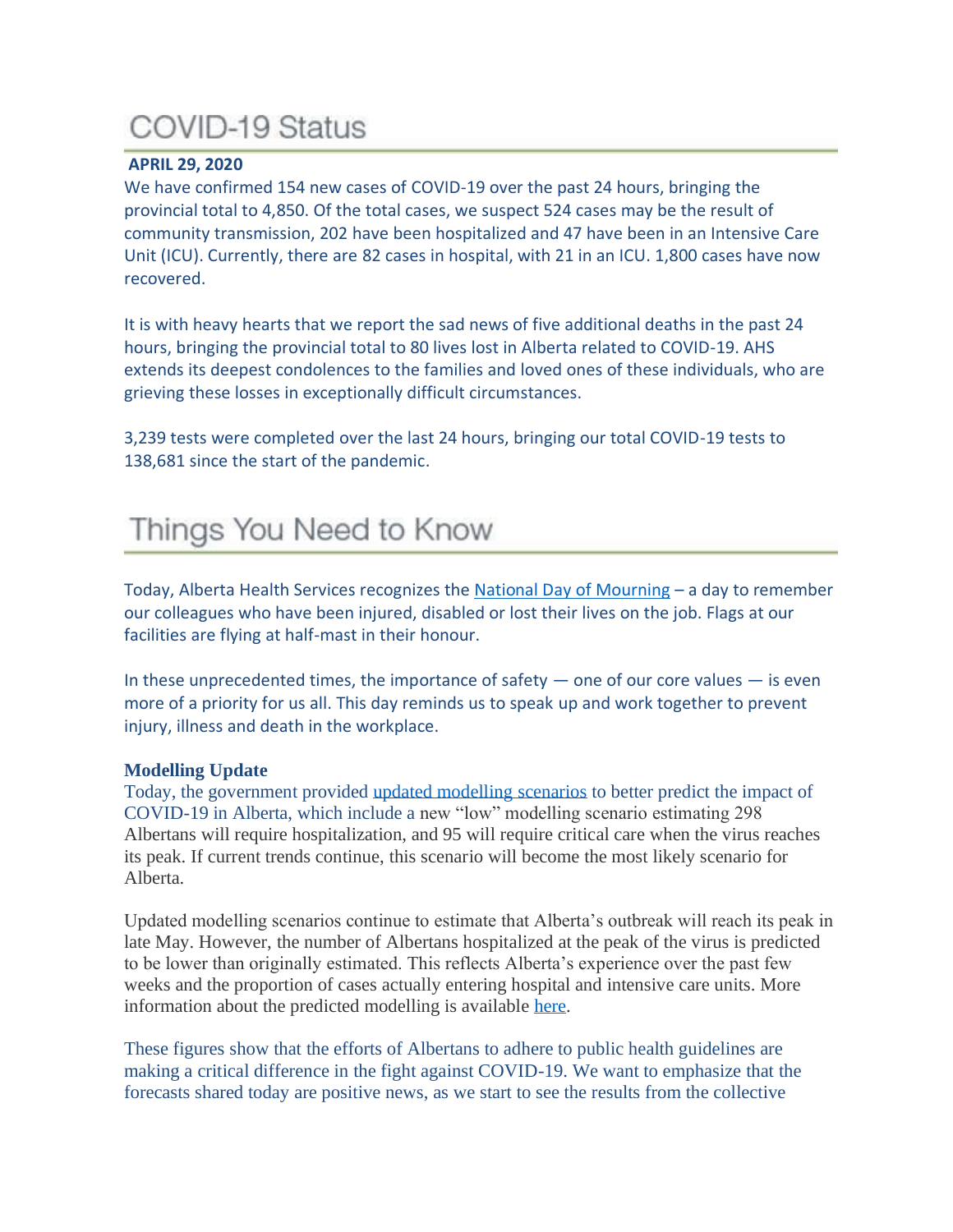sacrifices we've been making. But we must remember, this fight is far from over. Modelling is hypothetical and based on predictions. None of the scenarios presented is guaranteed; best case outcomes require us to remain vigilant, so we don't see dangerous spikes in cases.

As Dr. Deena Hinshaw, Alberta's Chief Medical Officer of Health, explained today, the models often give a sense of a defined peak on a line that travels up and down. The reality is that as we've slowed the spread, we've flattened the line, as hoped. It means we are lowering rates of infection and creating more of a steady line. This virus will be with us for months to come, until we have vaccines to prevent it. Until then, ideally, we can continue in a steady state to keep infection rates low, to help the health system manage the demand and to protect the most vulnerable in our province.

### **Healthcare Worker Online Assessment Tool Update**

Effective today, asymptomatic healthcare staff working at long-term care and supportive living facilities, currently under COVID-19 outbreak declarations, can now access referral to testing for COVID-19, through the Healthcare Worker online self-assessment tool at [ahs.ca/covid.](http://www.ahs.ca/covid)

This same tool is already being used by any healthcare worker with symptoms of COVID-19. The new prompt within the tool will ensure that workers at long-term care and licensed supportive living facilities (including lodges) with active COVID-19 outbreaks can be tested before they experience symptoms, potentially further reducing risk of asymptomatic transmission.

This addition is in alignment with Chief Medical Officer of Health's requirements for asymptomatic testing of both staff and residents at long-term and supportive living facilities under outbreak.

### **Asymptomatic Swabbing Guidelines**

At the direction of the Chief Medical Officer of Health, from April 23, 2020, once either a resident or staff member tests positive and has a confirmed case of COVID-19 in any licensed supportive living setting, including lodges, or long-term care sites, there is a requirement to offer swabbing to all asymptomatic residents for COVID-19 on the affected unit(s). A guidance document has been created and emailed to all operators. It will also be available on the [Continuing Care Connection site](https://connection.albertahealthservices.ca/) and [ahs.ca/covid.](http://www.ahs.ca/covid)

Within the document, the process to follow is outlined for all facilities. Of particular note:

If a swab is positive, contact and droplet isolation is required in providing care for those residents.

• For residents whose swabs are negative, enhanced monitoring for development of symptoms is recommended.

• Asymptomatic staff whose swabs are negative can return to work and do not need to selfisolate.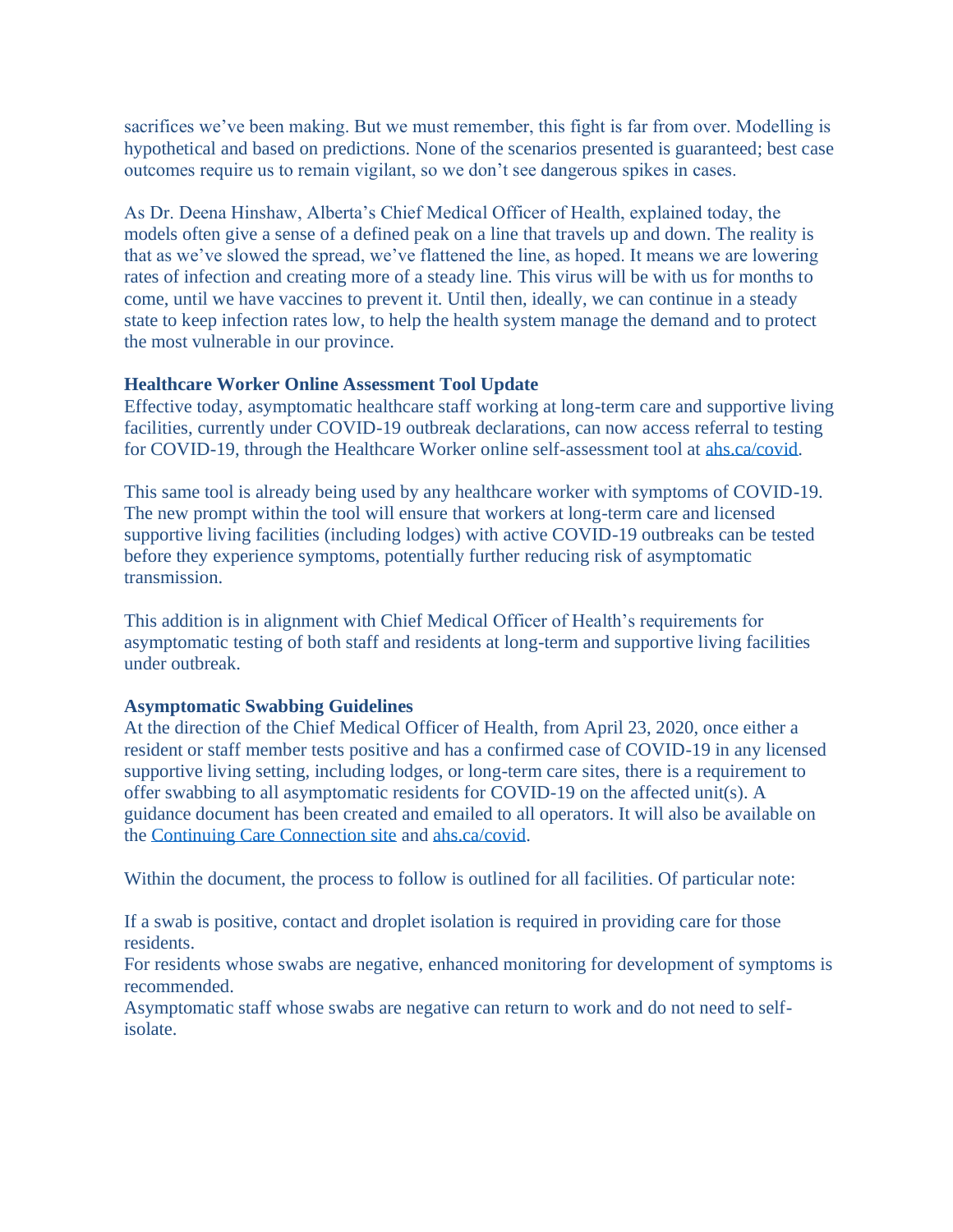We recognize that each zone has identified processes to either expand the number and type of staff available to assist with swabbing, or to provide the swabbing required, depending on the size of the outbreak and implications for staffing.

### **Visitor Restrictions Update**

Throughout the pandemic, AHS has been taking steps to restrict visitors to protect our patients and residents, who are at greater risk of severe illness. When we made the difficult decision to implement a no visitor policy in all AHS sites, we recognized that there are special circumstances where visitors are essential to the well-being and care of certain patients. To this end, we have updated the [current visitor guidance](https://www.albertahealthservices.ca/assets/healthinfo/ipc/hi-ipc-covid19-infosht-visiting-pts-pandemic.pdf) to clarify exceptions to visitor restrictions in situations where visitation is essential for care and support of patients with specific challenges, in end of life situations, and in specific acute care or outpatient settings. We have also provided further guidance around decision-making for end of life visitation.

We will continue to verify and screen all visitors permitted under these updated exceptions prior to entering the facility. Visitor guidelines may also be updated in the future to reflect our continued engagement with the Health Advisory Councils, the Provincial Advisory Councils, the Patient and Family Advisory Council and Indigenous Health.

We recognize that the temporary visitor restrictions we have put in place are difficult for families and loved ones. Please continue to encourage patients and families to use other methods to be in touch with loved ones, such as by phone or video calls.

### **Zoom Webinars and Office Hours**

AHS Virtual Health offers tools to support healthcare encounters between clinicians and with patients, including patients in [self-isolation,](https://www.alberta.ca/isolation.aspx) those who are unable to attend an AHS clinic, or those located in rural and remote areas. Our goal is to support quality virtual care, anytime, anywhere. AHS staff, clinicians in all disciplines, and physicians can visi[tahs.ca/virtualhealth](http://www.ahs.ca/virtualhealth) for more information and resources.

### **Multilingual COVID-19 Information**

To access COVID-19 information in languages other than English, visit [ahs.ca/covid](http://www.ahs.ca/covid) and simply click on the language of choice from the list, which appears horizontally on top of the page.

As always, interpretation services continue to be available, 24/7 through 811 and language lines. Use standard processes to access this service from the frontline.

### **Guidance on Safe Discharge from Hospital**

Yesterday's update shared guidance on common criteria for discharge for COVID-19 patients, used in other jurisdictions, including administering two negative SARS-CoV-2 NP tests, 24 hours apart. This context was provided based on guidelines from various health organizations and health regions, but was not meant to suggest that COVID-19 testing is being recommended as a precondition to discharge by the Scientific Advisory Group in this review.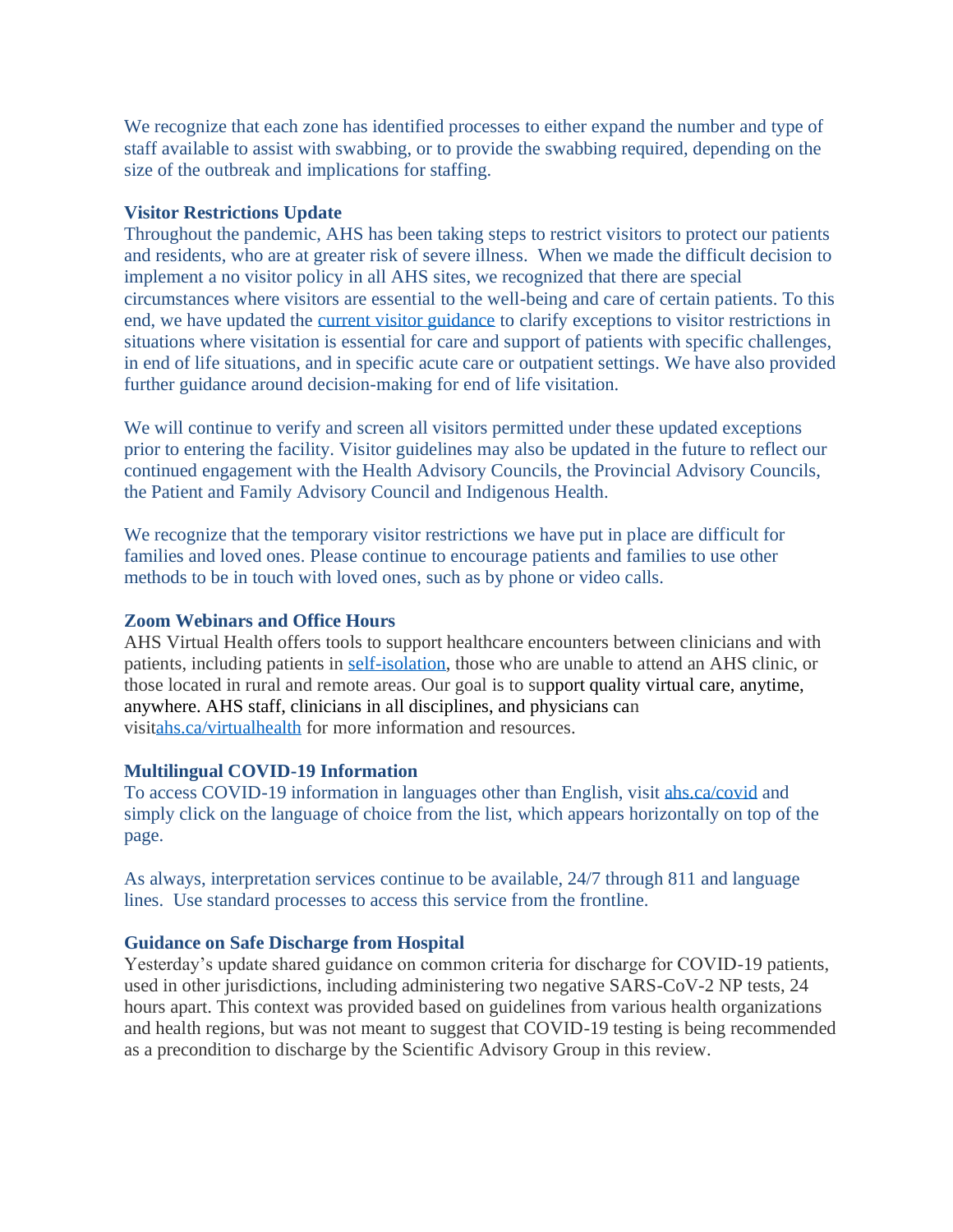The recommendations within the AHS Scientific Advisory Group Rapid Review provide guidance for discharge based on clinical criteria, but in these recommendations, repeated COVID-19 testing is not generally required before discharge or for clearing of COVIDpositive status. For more information, please see the [Rapid Review.](https://www.albertahealthservices.ca/assets/info/ppih/if-ppih-covid-19-sag-criteria-for-safe-discharge-from-hospital-rapid-review.pdf)

## In the Zones

### **Zone Emergency Operations Centre (ZEOC) Update – Calgary Collaborating to Protect Calgary's Homeless**

The Calgary Zone has been hard at work partnering with community agencies to protect and care for the city's homeless during the pandemic. The Assisted Self Isolation Site (ASIS) is a hotel that's been repurposed to temporarily house vulnerable individuals in separate, private rooms, who are symptomatic, have tested positive, or have been in close contact with a person who has tested positive for COVID-19.

Through ASIS, vulnerable individuals receive medical support in a safe, private and secure environment. Those experiencing homelessness who appear to be symptomatic, will be prescreened and triaged by medical personnel at hospital emergency departments and emergency shelters, and will be transported to the ASIS, as necessary.

In addition to providing funding to The Alex Community Health Centre for delivery of care and medical services to ASIS clients, AHS is supporting communication activities by hosting town hall meetings and through stakeholder relations. Emergency Medical Services (EMS) is also providing temporary transportation assistance.

The Calgary Homeless Foundation is the project's lead - partners include the Ministry of Community and Social Services, the City of Calgary, the Calgary Emergency Management Agency (CEMA), CUPS Calgary, The Alex Community Health Centre, emergency shelters and other homeless agencies. With a recent outbreak declared at Calgary shelters, the ASIS is proving to be a valuable resource in helping to reduce community transmission among a population that might otherwise have challenges complying with orders for physical distancing.

To celebrate the tremendous effort of all organizations who are addressing the needs of the city's homeless and more vulnerable, the Calgary Tower will be lit orange on May 7.

### **Shout Out**

Some of our teams provide direct patient care on the frontline, while others make the care we provide possible by supporting programs and infrastructure for our healthcare system, behind the scenes. Whether you are meeting patients face-to-face, or ensuring care teams have what they need to deliver care, you are an equally important part of the AHS team.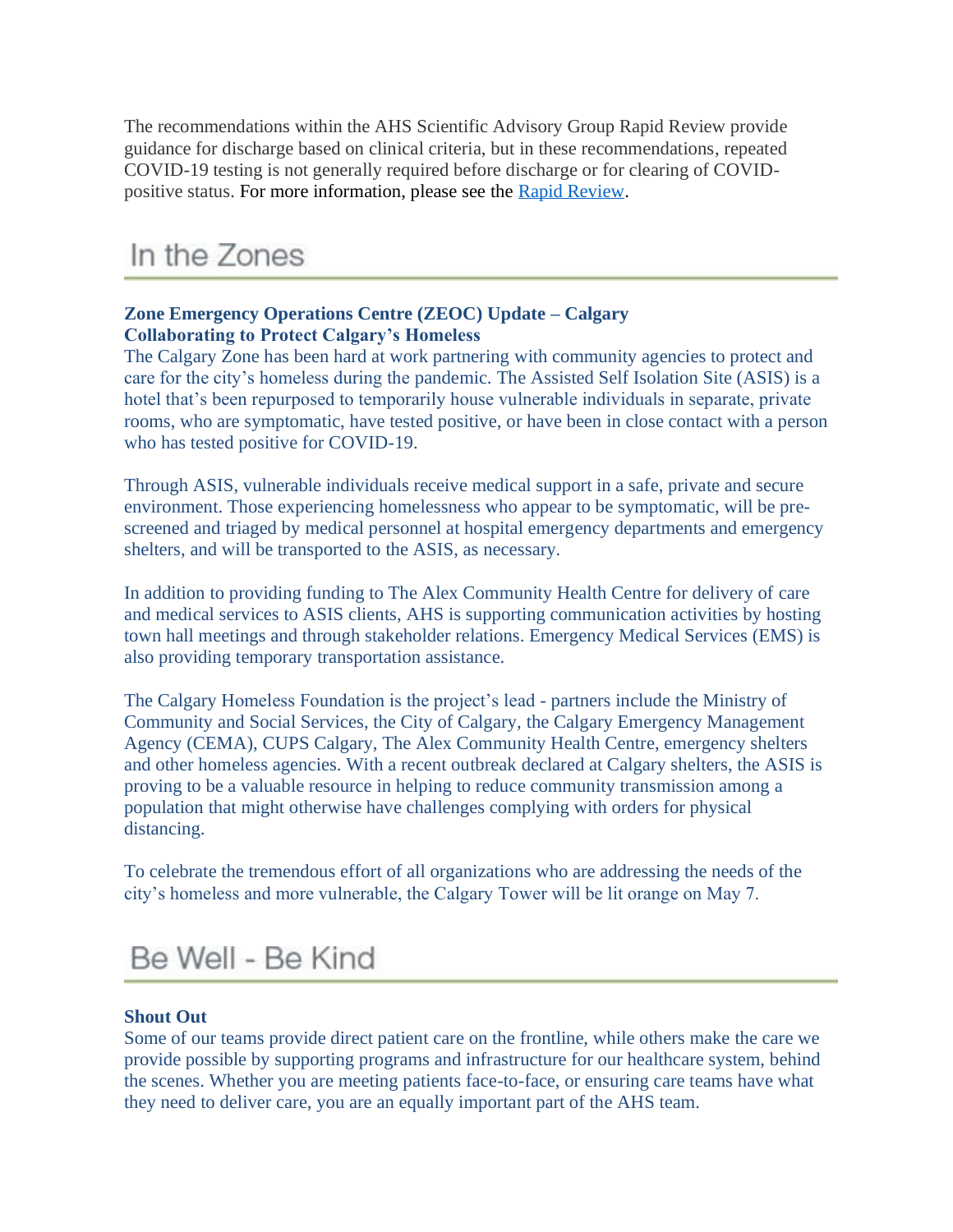### **Community Acts of Kindness**

### *Meals for those in Need*

Alberta Health Services Advisory Council members are active volunteers and leaders in their communities, stepping up even more during these challenging times. Varinder Bhullar, a longtime member of the AHS Provincial Advisory Council on Cancer, supports his community in many ways.

Recently, Varinder, a local businessman and president of a non-profit society called Green Scholars of Alberta, turned his focus to helping provide free meals to members of his local community impacted by the pandemic. In first two weeks they were able to give 1,200 meals and have now extended the program through the month of May to help even more Albertans in need. His efforts have been recently covered in [news media](https://www.cbc.ca/news/canada/edmonton/dil-e-punjab-green-scholars-of-alberta-free-meal-mill-woods-punjabi-pakistani-food-covid-19-1.5539009) and [social media.](https://www.facebook.com/VoteBhullar/videos/2697861910500829/)

### *Message for a Pandemic*

The sign below is posted outside an Edmonton school. It succinctly sums up the basics of this pandemic: we all miss connecting in our usual ways and we continue to feel out of sorts without our regular activities; these changes are in place to protect us and others, and we know they are working; by following the guidelines, we are examples to all Albertans of how to be safe during this pandemic.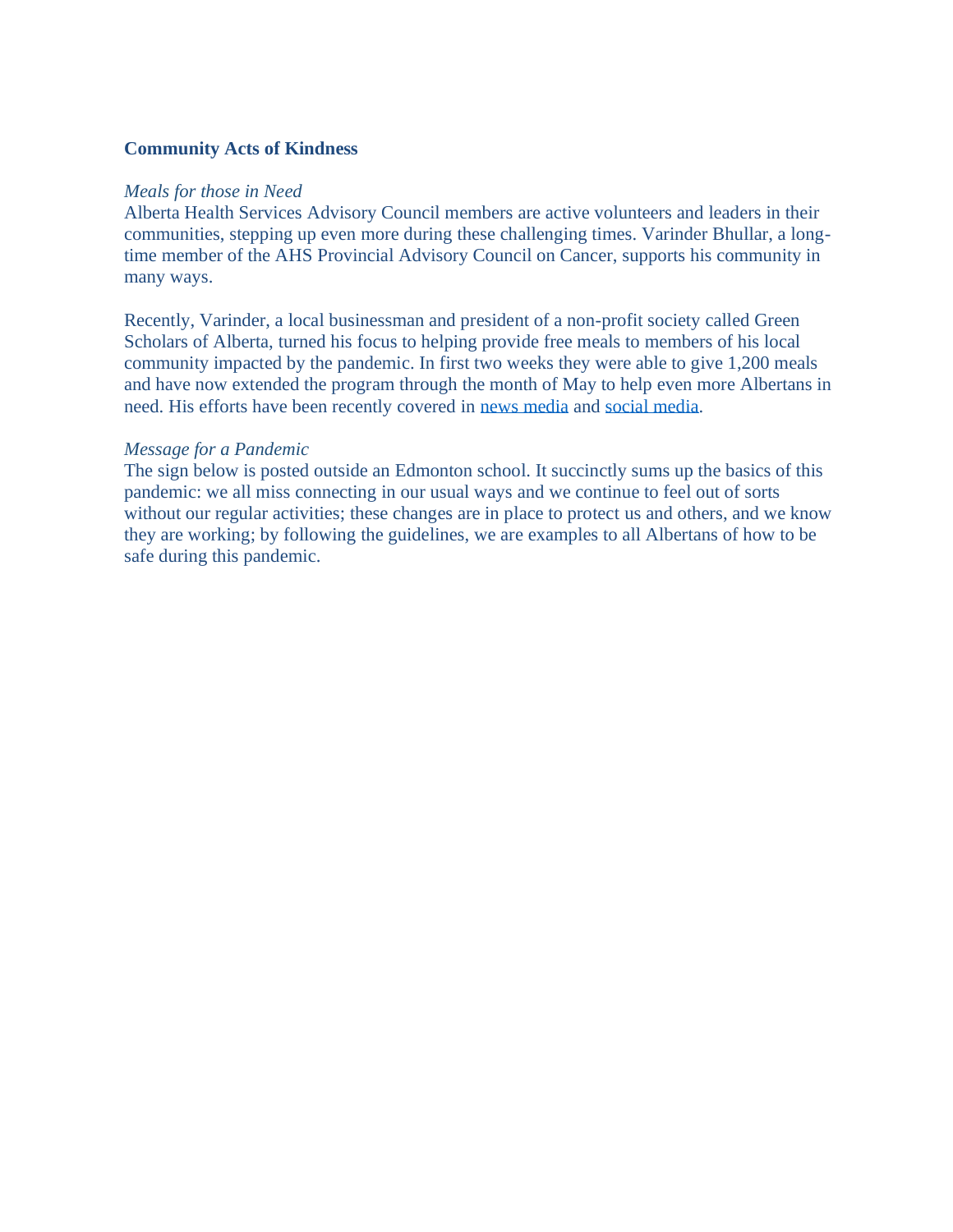

### **New social media campaign about resilience:**

The Alberta Family Wellness Initiative recently launched a new social media campaign about the science of resilience that you may be interested in. Feel free to share with your networks:

<https://www.albertafamilywellness.org/brainstory-pro>

Addiction and Mental Health Branch, Alberta Health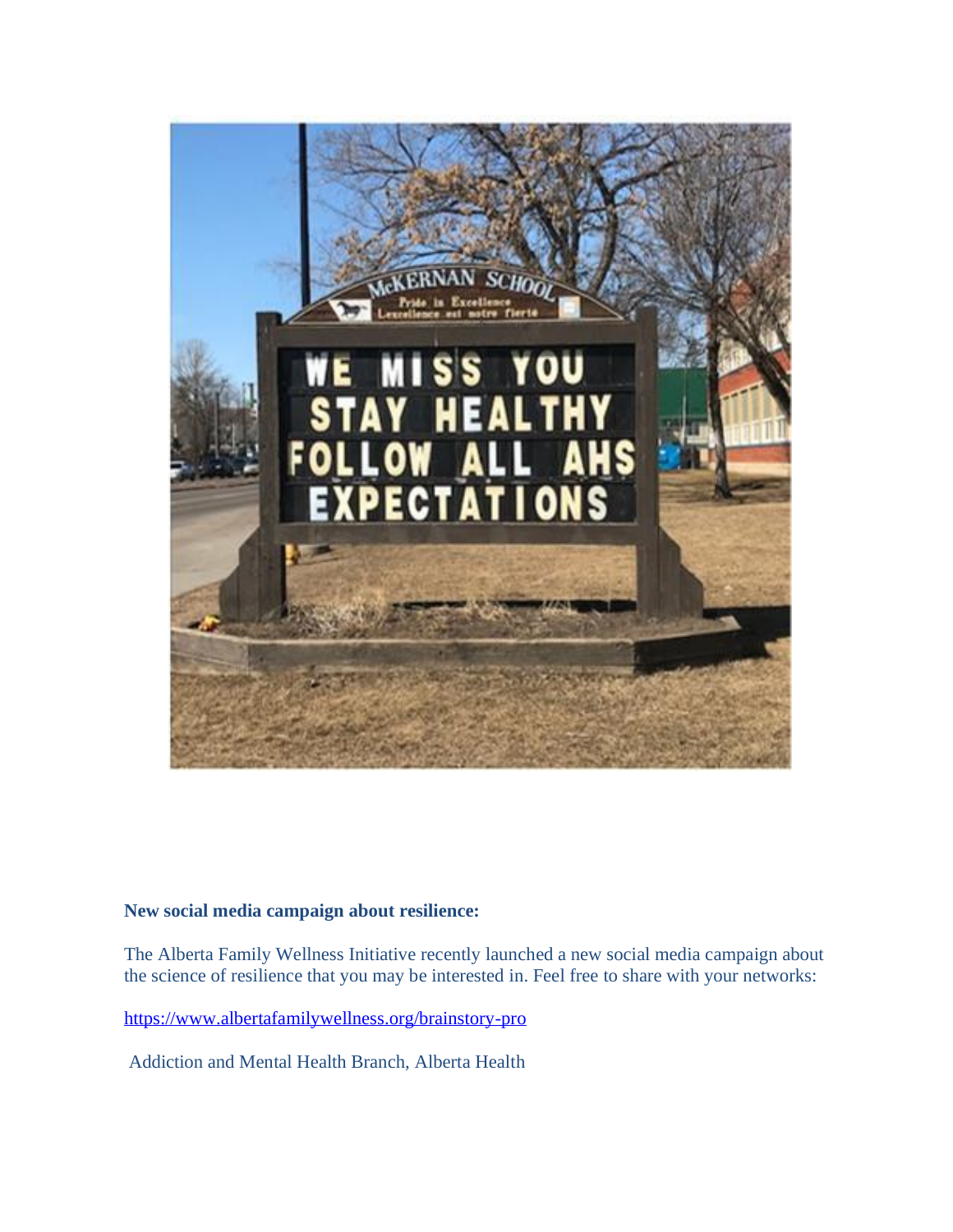Thank you for giving us your trust. And thank you for showing up every day with a passion that drives you to do your very best for those we serve. You give us strength through your determination and commitment.

Stay safe.

*Please Note: This message has been modified from the AHS Daily Updates.*

**\*\*\*Please share this information as appropriate\*\*\***

**\*\*\*For Alberta Health Services – Indigenous specific questions/concerns please emai[lahs.ecc.operations.ih@ahs.ca \\*\\*\\*](mailto:ahs.ecc.operations.ih@ahs.ca%20***) \*\*\*For Indigenous Services Canada please email [sac.cdemergenciesab-urgencesmtab.isc@canada.ca](mailto:sac.cdemergenciesab-urgencesmtab.isc@canada.ca) \*\*\***

*Josipa Pavicic on behalf of Nadine McRee*

This message and any attached documents are only for the use of the intended recipient(s), are confidential and may contain privileged information. Any unauthorized review, use, retransmission, or other disclosure is strictly prohibited. If you have received this message in error, please notify the sender immediately, and then delete the original message. Thank you.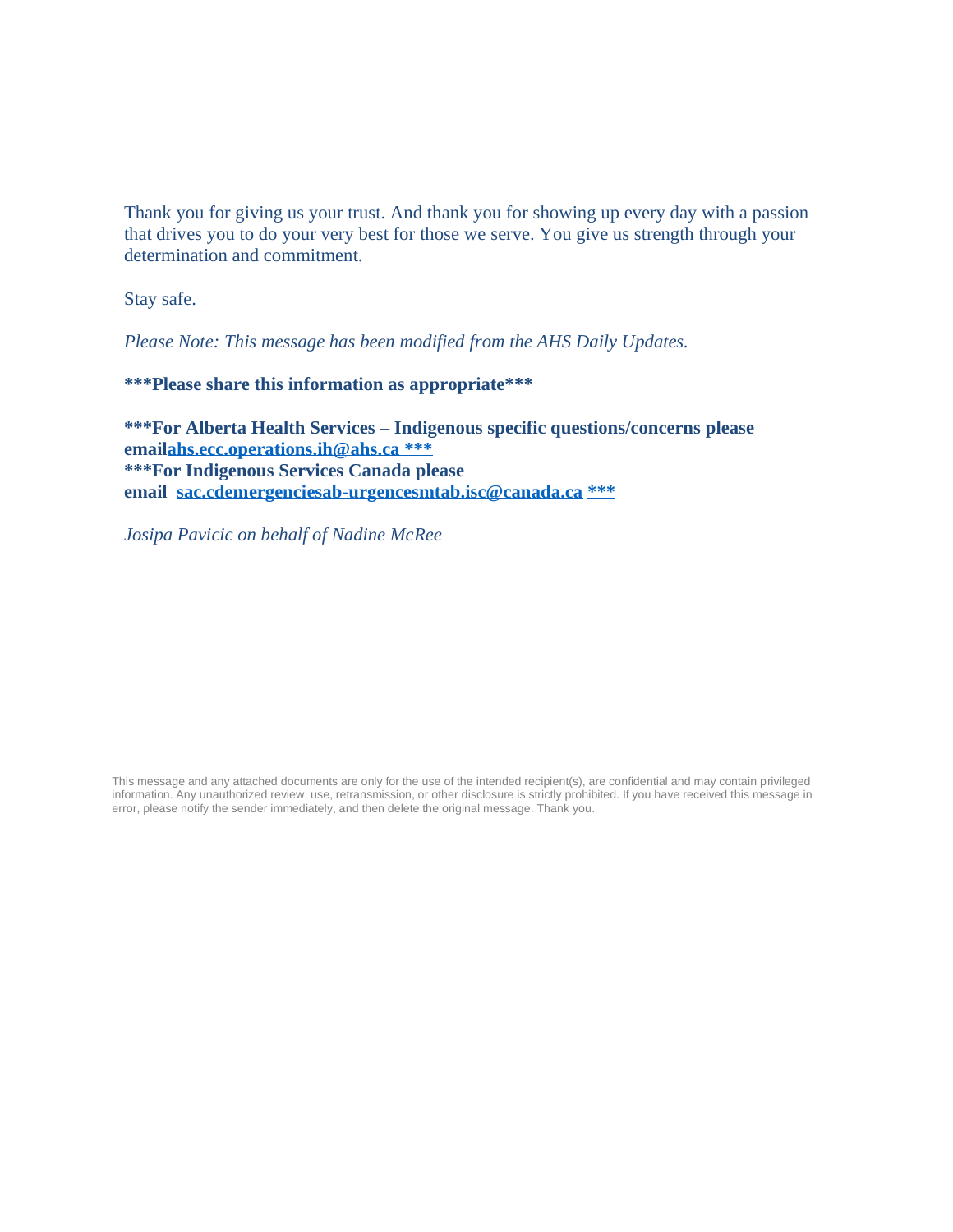# Provincial response COVID-19 pandemic

## Information for Indigenous communities – April 16, 2020

Some day-to-day activities are harder to do when we are physically distant from each other or we need to spend more time at home. What happens when you need to bring things into your home, like groceries?

It is important to remember that the COVID-19 virus mainly spreads from person-to-person by larger droplets, like from a cough or sneeze. It can also be passed by touching contaminated objects or surfaces, then touching your eyes, nose or mouth.

While the virus can live under ideal circumstances (such as on stainless steel) for several days, it is generally only live on surfaces like paper or plastic for a few hours. There is no evidence of the virus being spread by packaging, mail, grocery goods or other items.

The best steps to prevent the spread is to wash your hands, regularly clean surfaces and follow the other recommended steps on [alberta.ca/COVID19.](https://www.alberta.ca/coronavirus-info-for-albertans.aspx)

## Taking care of finances

Many people in Alberta have been struggling to match payments with their incomes during the COVID-19 pandemic. Look to these programs and services for support.

## \$2 billion for job creation

Investing in capital maintenance, like pothole repairs and school improvements, will get thousands of people back to work safely around the province. These are the kinds of projects that can happen now, while kids are studying at home and fewer vehicles travel the highways.

These projects should be starting in the coming days and weeks to keep companies operating and people working.

Read more on job creation

[https://www.alberta.ca/release.cfm?xID=70048BEC](https://www.alberta.ca/release.cfm?xID=70048BECAA8D7-08BF-B86B-3E55D7AB543E4E26) [AA8D7-08BF-B86B-3E55D7AB543E4E26](https://www.alberta.ca/release.cfm?xID=70048BECAA8D7-08BF-B86B-3E55D7AB543E4E26)

## Agriculture job connector

A new online tool connects farmers and agri-producers with people who are looking for work.



Post or find a job online [https://www.alberta.ca/agriculture-job-](https://www.alberta.ca/agriculture-job-connector.aspx)

[connector.aspx](https://www.alberta.ca/agriculture-job-connector.aspx)

## Help for small businesses

Turn to the Business Link for one-on-one help is you run or are hoping to start your own business. Business Link strategists can help you with free advice through June 2020, or connect you with free expert sessions with lawyers, accountants, marketing specialists, e-commerce specialists and others.

Prevent the spread. Visit Alberta.ca/COVID ©2020 Government of Alberta | Published: April 2020

Alberta